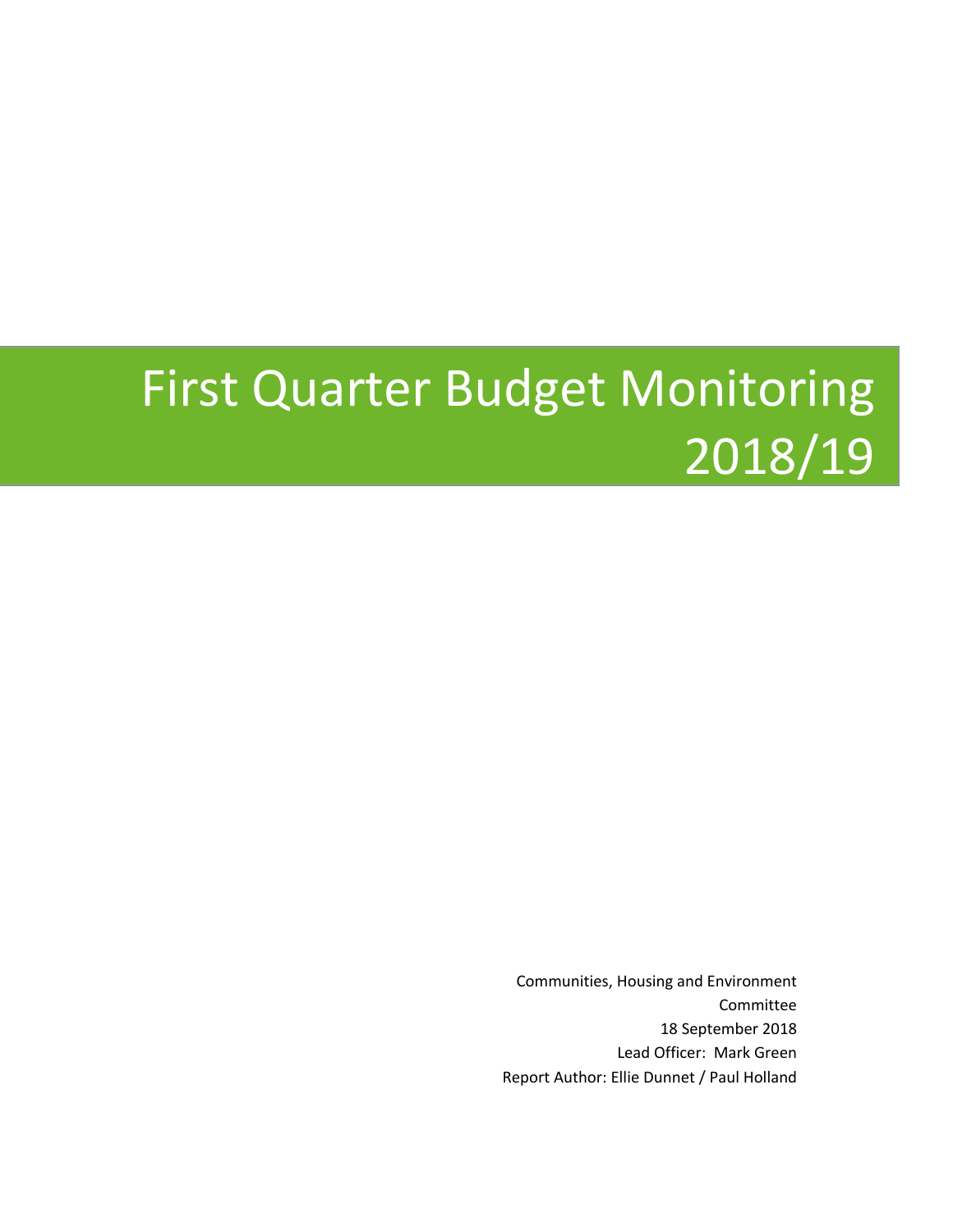### **Contents**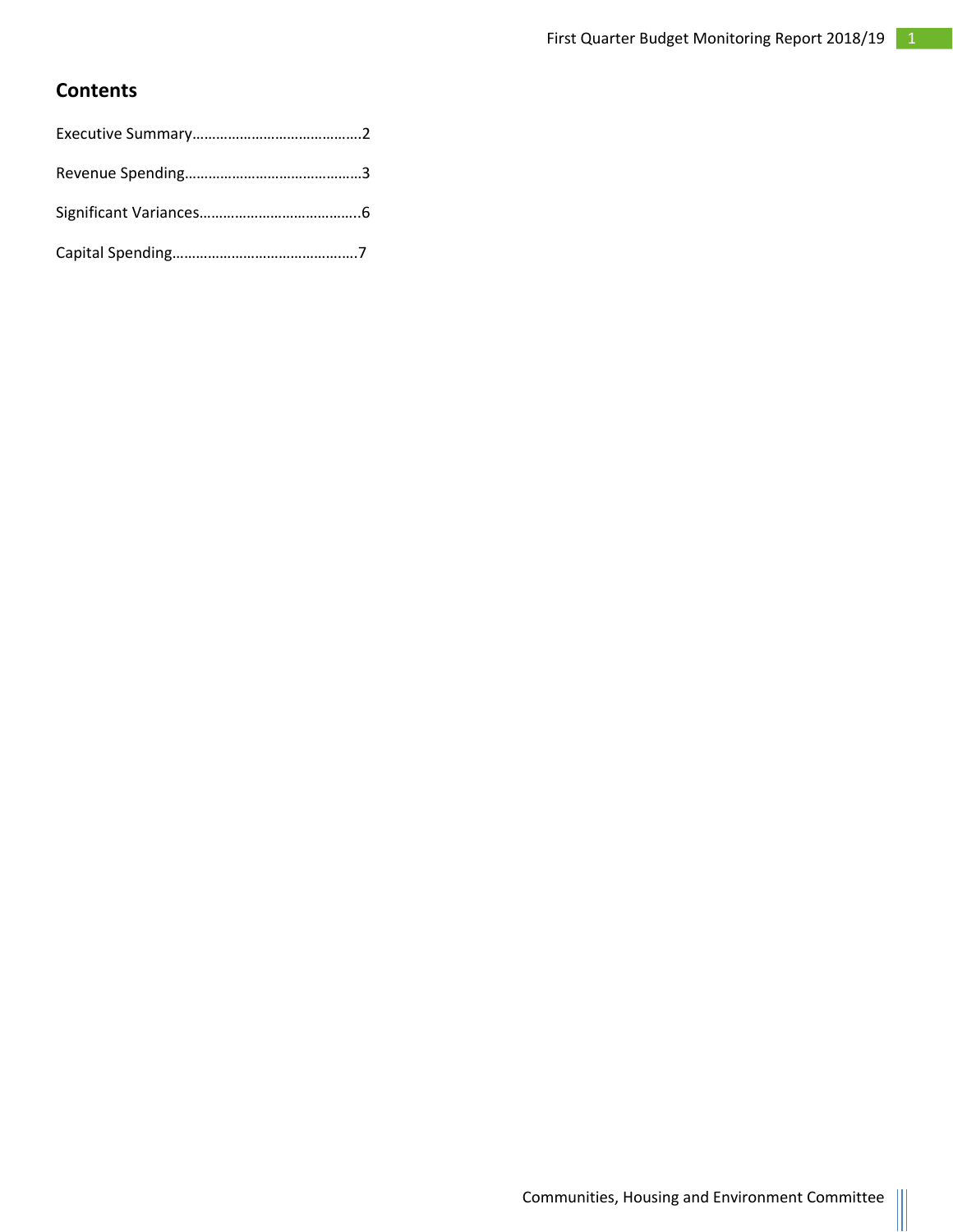### **Executive Summary**

This report is intended to provide Members with an overview of performance against revenue and capital budgets and outturn during the first quarter of 2018/19 for the services within this Committee's remit.

Robust budget monitoring is a key part of effective internal financial control, and therefore is one of the elements underpinning good corporate governance.

The aim of reporting financial information to service committees at quarterly intervals is to ensure that underlying trends can be identified at an early stage, and that action is taken to combat adverse developments or seize opportunities.

It is advisable for these reports to be considered in conjunction with quarterly performance monitoring reports, as this may provide the context for variances identified with the budget and general progress towards delivery of the Council's strategic priorities.

Headline messages for this quarter are as follows:

- For this Committee, there is an underspend against the revenue budget of £0.379m, but this is expected to reduce to an underspend of £238,000 by the end of this financial year.
- The position for the Council as a whole at the end of the first quarter is an underspend against the revenue budgets of £0.831m. At this stage we expect to remain within budget for the year.
- Capital expenditure totaling £0.586m has been incurred between 1 April and 30 June, for the projects which sit within this Committee's remit. This represents slippage of £15.619m.
- Overall capital expenditure totaling £1.671m has been incurred during the first quarter, against a budget of £28.754m.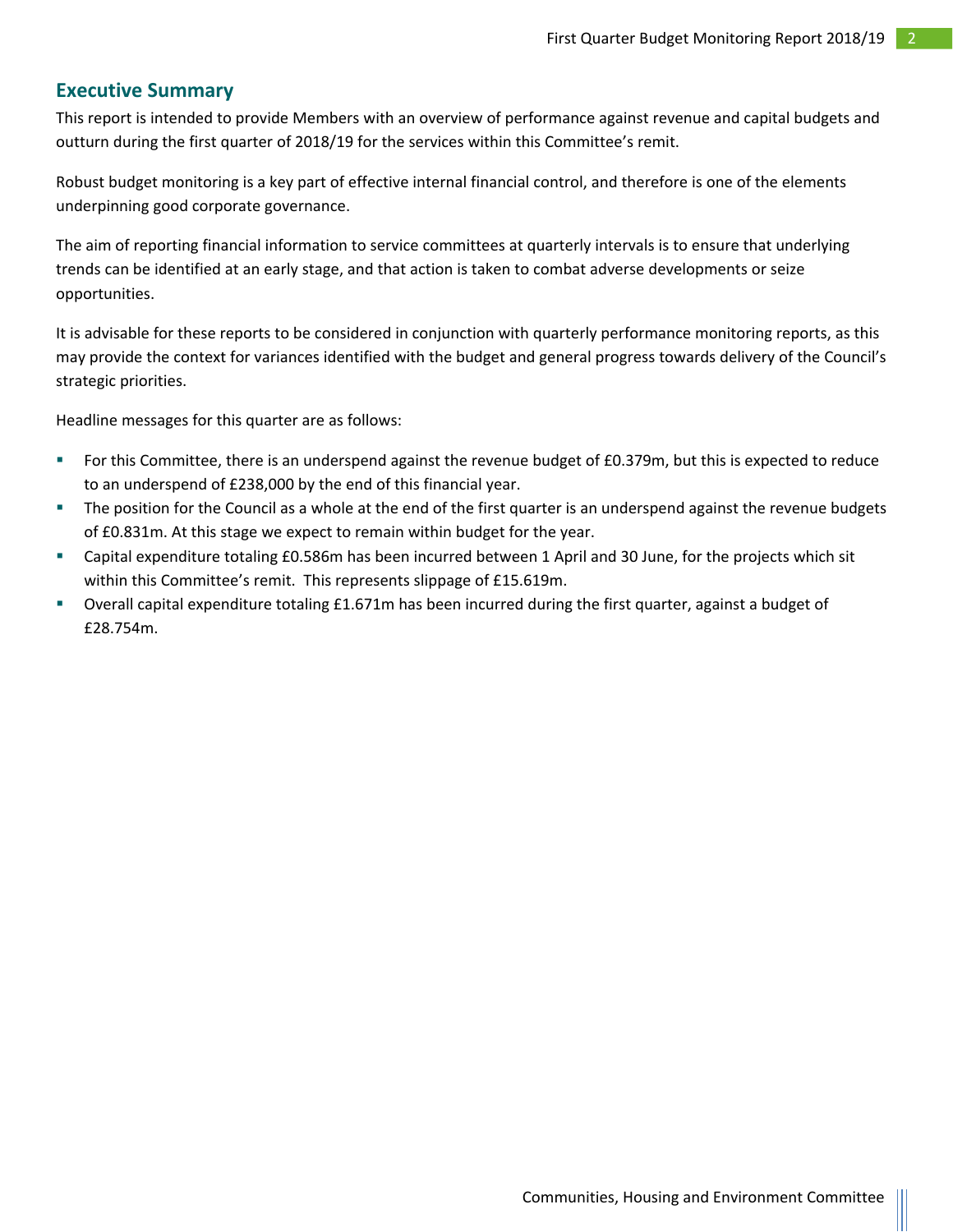# **Revenue Budget 1 st Quarter 2018/19**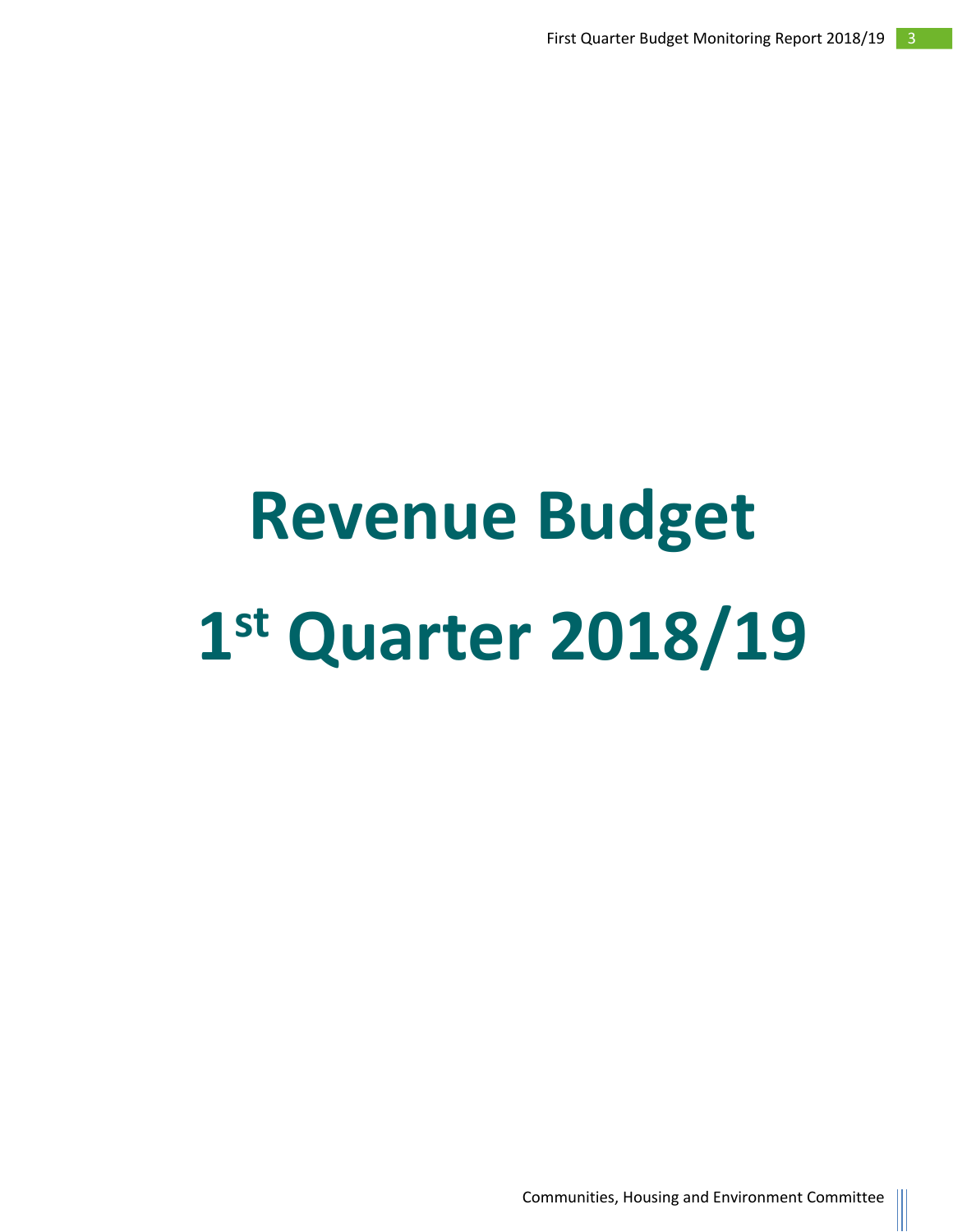#### **Revenue Spending**

At the end of the first quarter, there is an overall positive variance of £0.379m against the revenue budget for this Committee. Based on current information, we are forecasting that this will decrease to an underspend of £0.238m by the end of the year.

As illustrated by the chart below, all committees have kept expenditure within the agreed budget, or have achieved/exceeded their agreed income target this quarter.



#### **Chart 1 Performance against budget analysed by service committee**

The table on the following page details the budget and expenditure position for this Committee's services during the first quarter. These figures represent the net budget for each cost centre. The actual position includes expenditure for goods and services which we have received but not yet paid for.

The columns of the table show the following detail:

- a) The cost centre description;
- b) The value of the total budget for the year;
- c) The amount of the budget expected to be spent by the end of June 2018;
- d) The actual spend to that date;
- e) The variance between expected and actual spend;
- f) The forecast spend to year end; and
- g) The expected significant variances at 31 March 2019.

The table shows that of a net annual expenditure budget of £8.752m it was expected that £1.809m would be spent up until the end of June. At this point in time the budget is reporting an underspend of £379,000, and the current forecast indicates that the year-end position for this committee will decrease to an underspend of £238,000.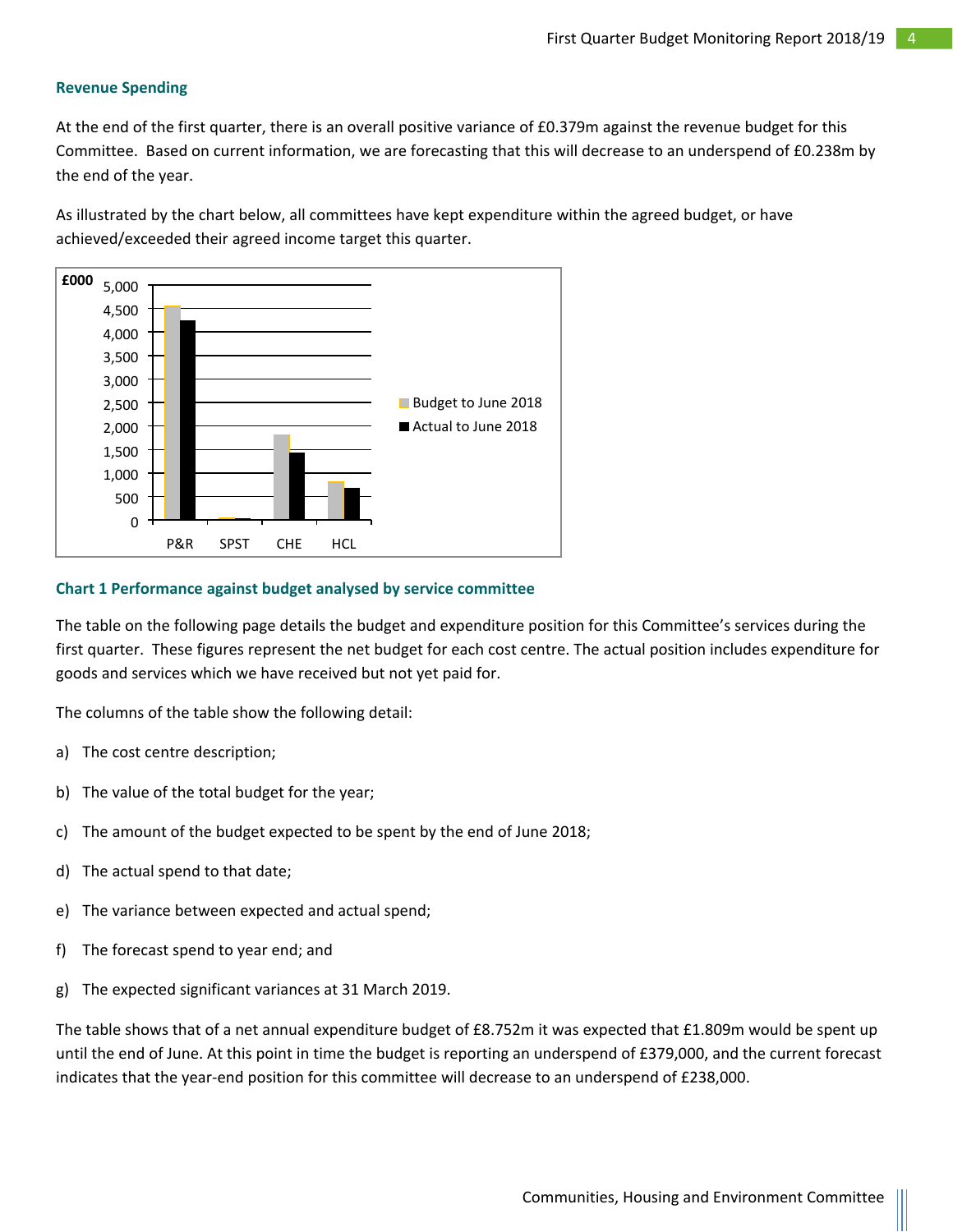# **Revenue Budget Summary Q1 2018/19**

| (a)                                                         | (b)                       | ( c)                                    | (d)                 | ( e)                | (f)                              | (g)                              |
|-------------------------------------------------------------|---------------------------|-----------------------------------------|---------------------|---------------------|----------------------------------|----------------------------------|
|                                                             |                           |                                         |                     |                     |                                  |                                  |
|                                                             |                           |                                         |                     |                     |                                  | Forecast                         |
| <b>Cost Centre(T)</b>                                       | <b>Budget for</b><br>Year | <b>Budget to 30</b><br><b>June 2018</b> | <b>Actual</b>       | Variance            | Forecast 31<br><b>March 2019</b> | Variance 31<br><b>March 2019</b> |
|                                                             | £000                      | £000                                    | £000                | £000                | £000                             | £000                             |
| <b>Community Safety</b>                                     | 47                        | 6                                       | 4                   | 3                   | 47                               | O                                |
| PCC Grant - Building Safer Communities                      | $\overline{4}$            | $-13$                                   | $-15$               | $\overline{2}$      | $\Delta$                         | $\Omega$                         |
| CCTV                                                        | 193                       | 48                                      | 63                  | $-15$               | 193                              | $\Omega$                         |
| Drainage                                                    | 32                        | 8                                       | $\overline{0}$      | 8                   | 32                               | 0                                |
| Licences                                                    | -4                        | $-1$                                    | $-1$                | $\overline{1}$      | -4                               | 0                                |
| Licensing Statutory                                         | $-70$                     | $-7$                                    | $-9$                | $\overline{2}$      | $-70$                            | 0                                |
| Licensing Non Chargeable                                    | 7                         | $\overline{2}$                          | $\overline{2}$      | -0                  | 7                                | 0                                |
| Dog Control                                                 | 25                        | $\overline{4}$                          | 3                   | $\overline{1}$      | 25                               | 0                                |
| Health Improvement Programme<br>Pollution Control - General | 9<br>233                  | 9<br>8                                  | 8<br>17             | $\mathbf{1}$<br>-9  | 9<br>233                         | $\Omega$<br>0                    |
| Contaminated Land                                           | 0                         | $\mathbf 0$                             | -0                  | $\mathbf 0$         | 0                                | 0                                |
| Waste Crime                                                 | 70                        | 17                                      | 6                   | 11                  | 70                               | $\mathbf 0$                      |
| Food Hygiene                                                | 9                         | $\mathbf{1}$                            | $-1$                | $\overline{2}$      | 9                                | $\mathbf 0$                      |
| Sampling                                                    | 3                         | $\mathbf{1}$                            | $\overline{0}$      | $\mathbf{1}$        | 3                                | $\mathbf 0$                      |
| Occupational Health & Safety                                | 48                        | 10                                      | -3                  | 13                  | 48                               | $\mathbf 0$                      |
| <b>Infectious Disease Control</b>                           | $\mathbf{1}$              | $\mathbf 0$                             | $\overline{0}$      | -0                  | $\mathbf{1}$                     | 0                                |
| Noise Control                                               | $\mathbf{1}$              | $\mathbf 0$                             | $\overline{0}$      | $-0$                | $\mathbf{1}$                     | 0                                |
| Pest Control                                                | $-12$                     | -3                                      | -3                  | $\mathbf 0$         | $-12$                            | 0                                |
| <b>Public Conveniences</b>                                  | 140                       | 34                                      | 46                  | $-12$               | 140                              | 0                                |
| Licensing - Hackney & Private Hire                          | $-66$                     | $-25$                                   | -39                 | 14                  | -66                              | 0                                |
| <b>Street Cleansing</b>                                     | 953                       | 239                                     | 257                 | $-18$               | 953                              | 0                                |
| <b>Household Waste Collection</b>                           | 1,161                     | 292                                     | 285                 | 8                   | 1,161                            | $\mathbf 0$                      |
| Commercial Waste Services                                   | $-71$                     | $-18$                                   | $-27$               | 9                   | $-71$                            | $\mathbf 0$                      |
| Recycling Collection                                        | 719                       | 195                                     | 158                 | 37                  | 649                              | 70                               |
| Switch Cafe Project<br>Social Inclusion                     | 0<br>5                    | $\mathbf 0$<br>$\mathbf{1}$             | 4<br>$\overline{1}$ | -4<br>$\mathbf 0$   | 0<br>5                           | 0<br>$\Omega$                    |
| Public Health - Obesity                                     | $\mathbf 0$               | $-20$                                   | $-21$               | $\overline{1}$      | 0                                | $\mathbf 0$                      |
| Public Health - Misc Services                               | 39                        | 8                                       | -2                  | 10                  | 39                               | 0                                |
| Grants                                                      | 195                       | 125                                     | 102                 | 23                  | 195                              | 0                                |
| Delegated Grants                                            | $\overline{2}$            | $\overline{2}$                          | $\mathbf{1}$        | $\mathbf{1}$        | $\overline{2}$                   | $\mathbf 0$                      |
| Parish Services                                             | 127                       | 64                                      | 52                  | 12                  | 127                              | $\mathbf 0$                      |
| Strategic Housing Role                                      | 75                        | 3                                       | 3                   | $-0$                | 75                               | 0                                |
| Housing Register & Allocations                              | 10                        | 9                                       | $1\,$               | 8                   | 10                               | 0                                |
| Private Sector Renewal                                      | $-47$                     | $\mathbf 1$                             | 0                   | $\overline{1}$      | $-47$                            | 0                                |
| <b>HMO Licensing</b>                                        | $-14$                     | -4                                      | -3                  | -0                  | $-14$                            | $\mathbf 0$                      |
| Homeless Temporary Accommodation                            | 559                       | 140                                     | 108                 | 31                  | 514                              | 45                               |
| <b>Homelessness Prevention</b>                              | 578                       | $-271$                                  | $-322$              | 51                  | 475                              | 103                              |
| Aylesbury House                                             | 42<br>-2                  | 11<br>$\mathbf 0$                       | 5<br>$\overline{1}$ | 6<br>$\mathbf{1}$   | 42<br>$-2$                       | 0                                |
| Magnolia House<br><b>St Martins House</b>                   | 0                         | $\mathbf 0$                             | $\mathbf{1}$        | $-1$                | 0                                | 0<br>0                           |
| Marsham Street                                              | 47                        | 12                                      | 9                   | 3                   | 47                               | $\Omega$                         |
| Sundry Temporary Accomm (TA) Properties                     | $-20$                     |                                         |                     | 5                   | $-20$                            | 0                                |
| Pelican Court (Leased TA Property)                          | $\Omega$                  |                                         |                     | O                   | $\Omega$                         |                                  |
| 2 Bed Property - Temporary Accommodation                    | $-11$                     | 3                                       | $-11$               | 14                  | $-11$                            | $\mathbf{0}$                     |
| 3 Bed Property - Temporary Accommodation                    | $-10$                     | $\mathbf 0$                             | $-6$                | 6                   | $-10$                            | $\overline{0}$                   |
| 4 bed Property - Temporary Accommodation                    | -9                        | $-1$                                    | -3                  | $\mathbf{1}$        | -9                               | $\overline{0}$                   |
| Marden Caravan Site (Stilebridge Lane)                      | 19                        | 5                                       | $-5$                | 10                  | 19                               | $\mathbf 0$                      |
| Ulcombe Caravan Site (Water Lane)                           | 7                         | $-1$                                    | $-3$                | $\overline{2}$      | 7                                | $\mathbf 0$                      |
| Head of Environment and Public Realm                        | 92                        | 23                                      | 22                  | $\mathbf{1}$        | 92                               | $\pmb{0}$                        |
| Community Partnerships & Resilience Section                 | 515                       | 129                                     | 120                 | 8                   | 515                              | $\mathsf{O}\xspace$              |
| <b>Licensing Section</b>                                    | 107                       | 27                                      | 24                  | 3                   | 107                              | $\mathbf 0$                      |
| Environmental Protection Section                            | 241<br>250                | 60<br>62                                | 60<br>62            | $-0$<br>$\mathbf 0$ | 241                              | $\mathbf 0$<br>$\mathbf 0$       |
| Food and Safety Section<br>Depot Services Section           | 653                       | 163                                     | 144                 | 19                  | 250<br>653                       | $\mathbf 0$                      |
| Head of Housing & Community Services                        | 105                       | 26                                      | 26                  | $\mathbf 0$         | 105                              | $\mathbf 0$                      |
| Homechoice                                                  | 200                       | 50                                      | 47                  | 3                   | 200                              | $\mathbf 0$                      |
| Housing & Inclusion Section                                 | 648                       | 163                                     | 152                 | 11                  | 648                              | $\mathbf 0$                      |
| Housing & Health Section                                    | 251                       | 63                                      | 66                  | $-3$                | 251                              | $\mathbf 0$                      |
| <b>Housing Management</b>                                   | $\mathbf 0$               | $-20$                                   | $-20$               | $\mathbf 0$         | $\mathbf 0$                      | $\mathbf 0$                      |
| Fleet Workshop & Management                                 | 679                       | 170                                     | 175                 | $-5$                | 679                              | $\overline{0}$                   |
| <b>MBS Support Crew</b>                                     | $-71$                     | $-18$                                   | $-26$               | 9                   | $-71$                            | $\overline{0}$                   |
| Grounds Maintenance - Commercial                            | 57                        | 37                                      | $-54$               | 91                  | 37                               | 20                               |
| <b>Totals</b>                                               | 8,752                     | 1,809                                   | 1,430               | 379                 | 8,514                            | 238                              |

**Table 1 Revenue Budget Position, Q1 2018/19 – Communities, Housing and Environment Committee**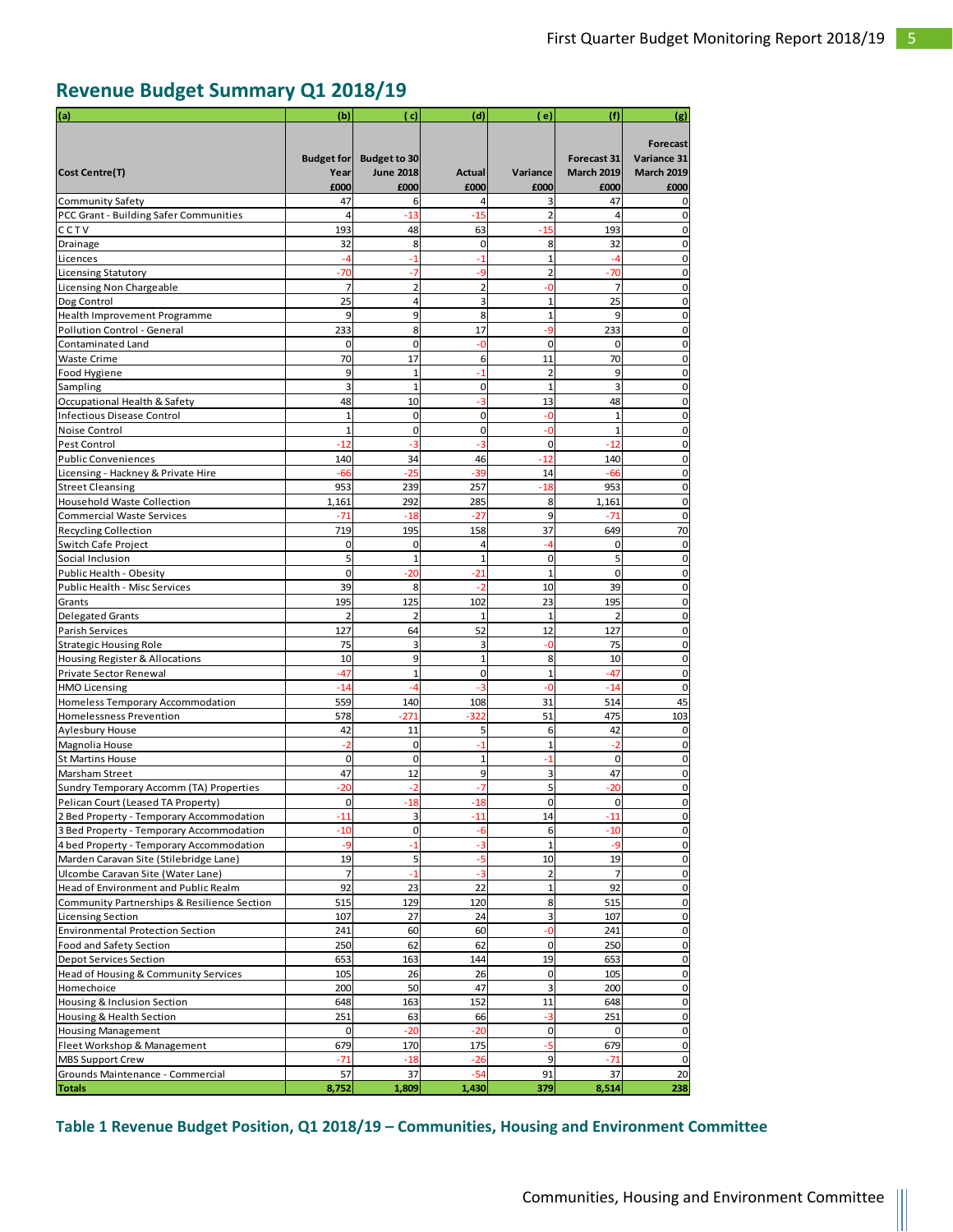#### **Significant Variances**

Within these headline figures, there are a number of adverse and favourable variances for individual service areas. This report draws attention to the most significant variances, i.e. those exceeding £30,000 or expected to do so by the end of the year. The table below provides further detail regarding these variances, and the actions being taken to address them.

It is important that the potential implications of variances are considered at this stage, so that contingency plans can be put in place and if necessary, this can be used to inform future financial planning.

|                                                                         | <b>Positive</b> | <b>Adverse</b>  | <b>Year End</b> |
|-------------------------------------------------------------------------|-----------------|-----------------|-----------------|
|                                                                         | <b>Variance</b> | <b>Variance</b> | <b>Forecast</b> |
|                                                                         | Q <sub>1</sub>  | Q <sub>1</sub>  | <b>Variance</b> |
| <b>Communities, Housing &amp; Environment Committee</b>                 |                 | £000            |                 |
| Recycling Collection - There has been an underspend in running costs    |                 |                 |                 |
| and an increase in income from garden waste bin hire from increased     | 37              |                 | 70              |
| demand.                                                                 |                 |                 |                 |
| Homeless Temporary Accommodation -Demand for this service               |                 |                 |                 |
| continues to increase, following the introduction of the Homelessness   |                 |                 |                 |
| Reduction Act which became law in April 2018. The underspend reflects   |                 |                 |                 |
| the Council's strategy of investing in its own properties for temporary | 31              |                 | 45              |
| accommodation, which means that income is retained by the Council.      |                 |                 |                 |
| Surplus budgets will be set aside and reinvested into the ongoing       |                 |                 |                 |
| maintenance of these properties.                                        |                 |                 |                 |
| Homelessness Prevention - The forecast year end variance reflects       | 51              |                 | 103             |
| potential underspends including £60,000 on the Homefinder scheme.       |                 |                 |                 |
| Grounds Maintenance Commercial - Income in the first quarter is higher  |                 |                 |                 |
| than forecast due to Section 106 works that have been completed.        | 91              |                 | 20              |
| However additional income is earmarked to fund remedial works at the    |                 |                 |                 |
| Parkwood Depot.                                                         |                 |                 |                 |

**Table 2 Significant Variances – Communities, Housing and Environment Committee**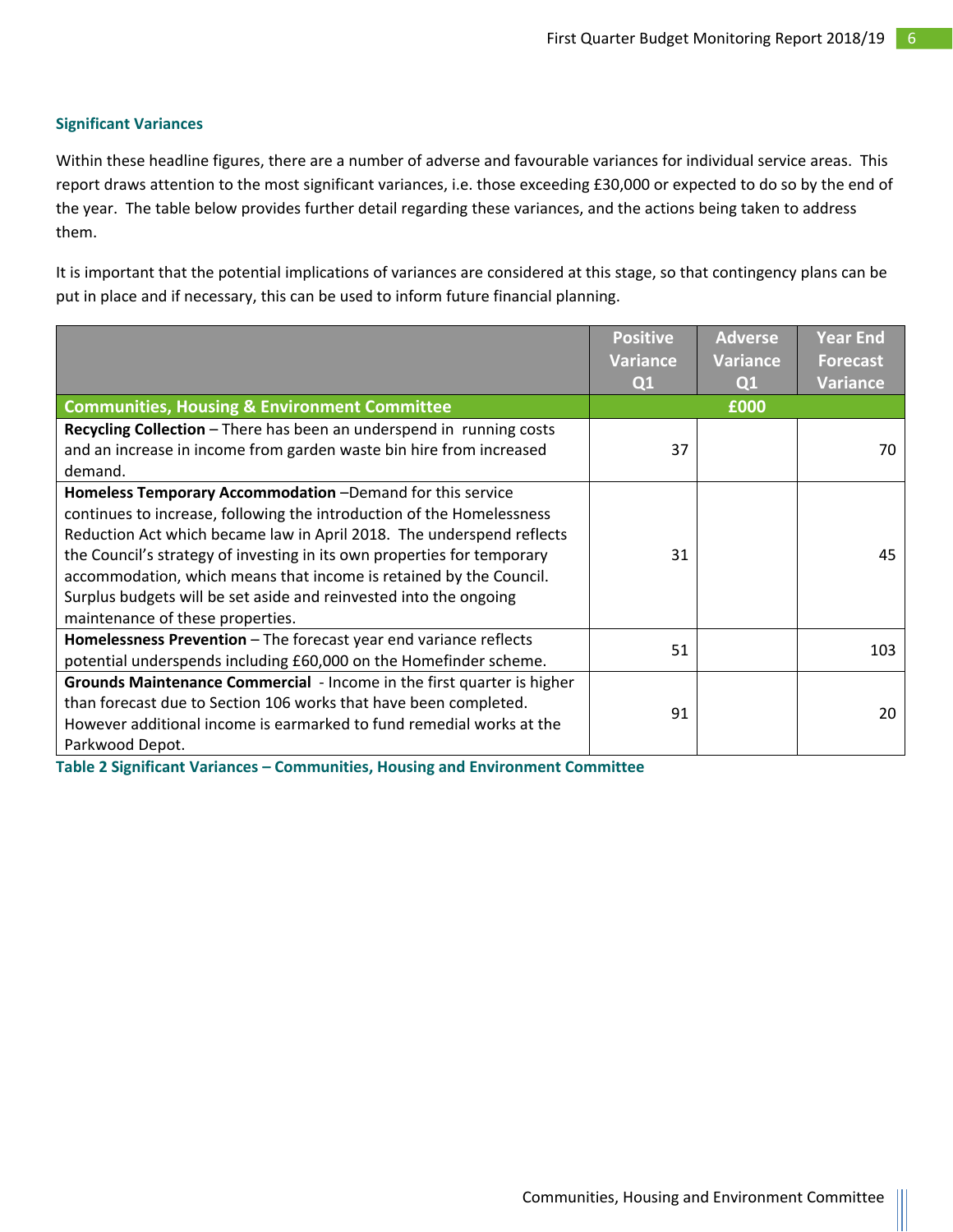# **Capital Budget 1 st Quarter 2018/19**